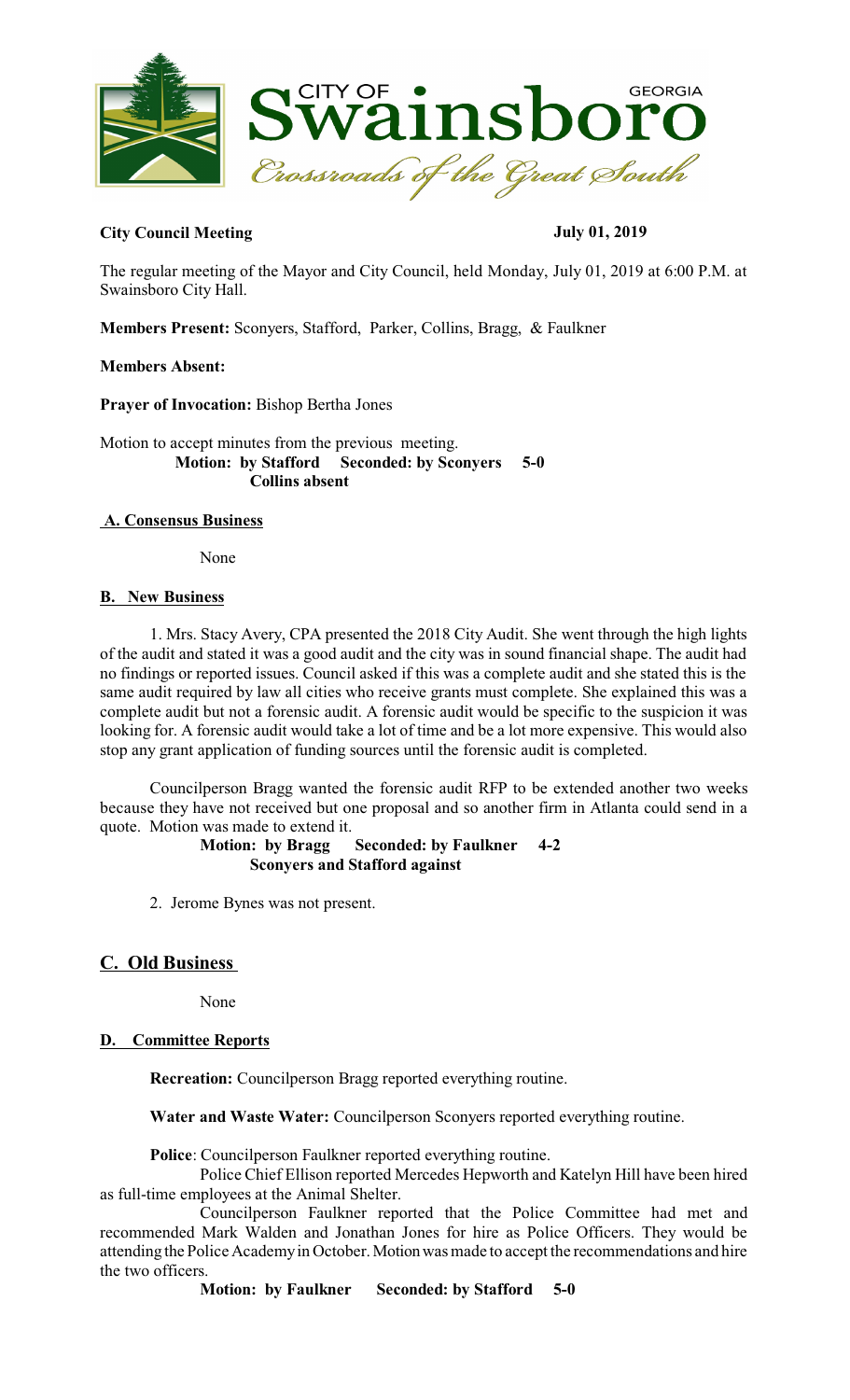#### **Parker Abstained**

**Fire:** Councilperson Parker reported everything routine.

Councilperson Parker asked to ratify the hiring of Marshall Williamson as a Fire fighter. No one objected.

**Administrative:** Councilperson Collins reported everything routine.

Adm. Lawson stated he had been asked by council to ask the city attorneyhis opinion on city contributions to private organizations. He stated that he had contacted the GMA attorney and the city attorney, and the answer to the question was as follows;

# **SHEPHERD, GARY & MCWHORTER LLC**

ATTORNEYS AT LAW SSG BUILDING 109 E. MORING STREET SWAINSBORO, GEORGIA 30401

TELEPHONE 478-237-7551

SIDNEY B. SHEPHERD, SR. WILLIAM H. McWHORTER, JR<br>LOREN GARY II (1943-2011)<br>MILLARD B. SHEPHERD, JR. (1928-2011)<br>FELIX C. WILLIAMS (1899-1972)<br>GEO. L. SMITH II (1912-1973)

June 24, 2019

REPLY TO: P. O. DRAWER 99 SWAINSBORO, GEORGIA 30401 FACSIMILE 478-237-7514

Mayor and Council City of Swainsboro P. 0. Box 600 Swainsboro, Georgia 30401

Attn: Mayor Charles Schwabe:

Re: City of Swainsboro, Georgia Donation of public money for charitable purposes

Dear Mayor and Council:

As requested, and as Attorney for the City of Swainsboro, I have reviewed the law and facts relating to the above matter.

Paragraph VIII of the State of Georgia Constitution, Article 9, Section places a limitation on the taxing power and contributions of counties, municipalities, and political subdivisions by stating that they have no authority, through the use of tax money, contributions or otherwise, to appropriate money for or to lend its credit to any person or to any nonpublic corporation or association except for purely charitable purposes.

This simply stated means that cities cannot donate public money unless it is done for purely charitable purposes, and only then after the Georgia General Assembly has specifically authorized the City to do so. The term charitable is used in its generally accepted legal sense and includesrelief ofthe poor, the distressed, or the underprivileged; advancement ofreligion; advancement of education or science; erection or maintenance of public buildings, monuments, or works; lessening the burdens of government.

I can find no legislation by the General Assembly of Georgia authorizing the City of Swainsboro to make such donations.

Please let me know if you have any questions.

Very truly yours,

# SHEPHERD, GARY & McWHORTER, LLC